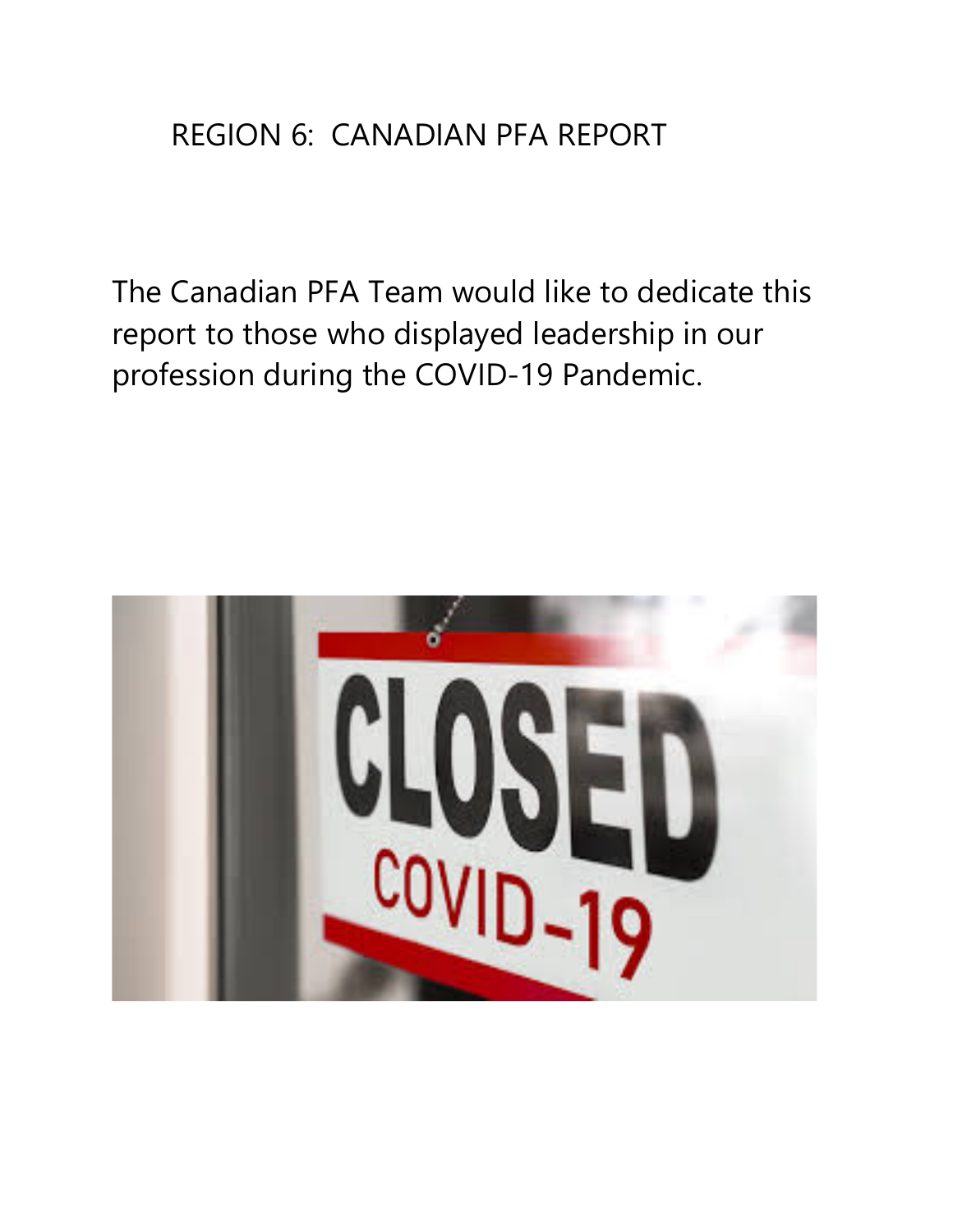## OUR FIRST LIVE EVENT

Our Awards and Installation Luncheon is scheduled to occur at the prestigious St. Regis Ballroom in Toronto, on Saturday May 7, at 12 noon. New Fellows and 2021 Fellows from Ontario, who were installed virtually, have been invited to participate. We are honoured to have International Past President Dr. Terry Brewick in attendance.



St. Regis Ballroom, 325 Bay St, Toronto, Ontario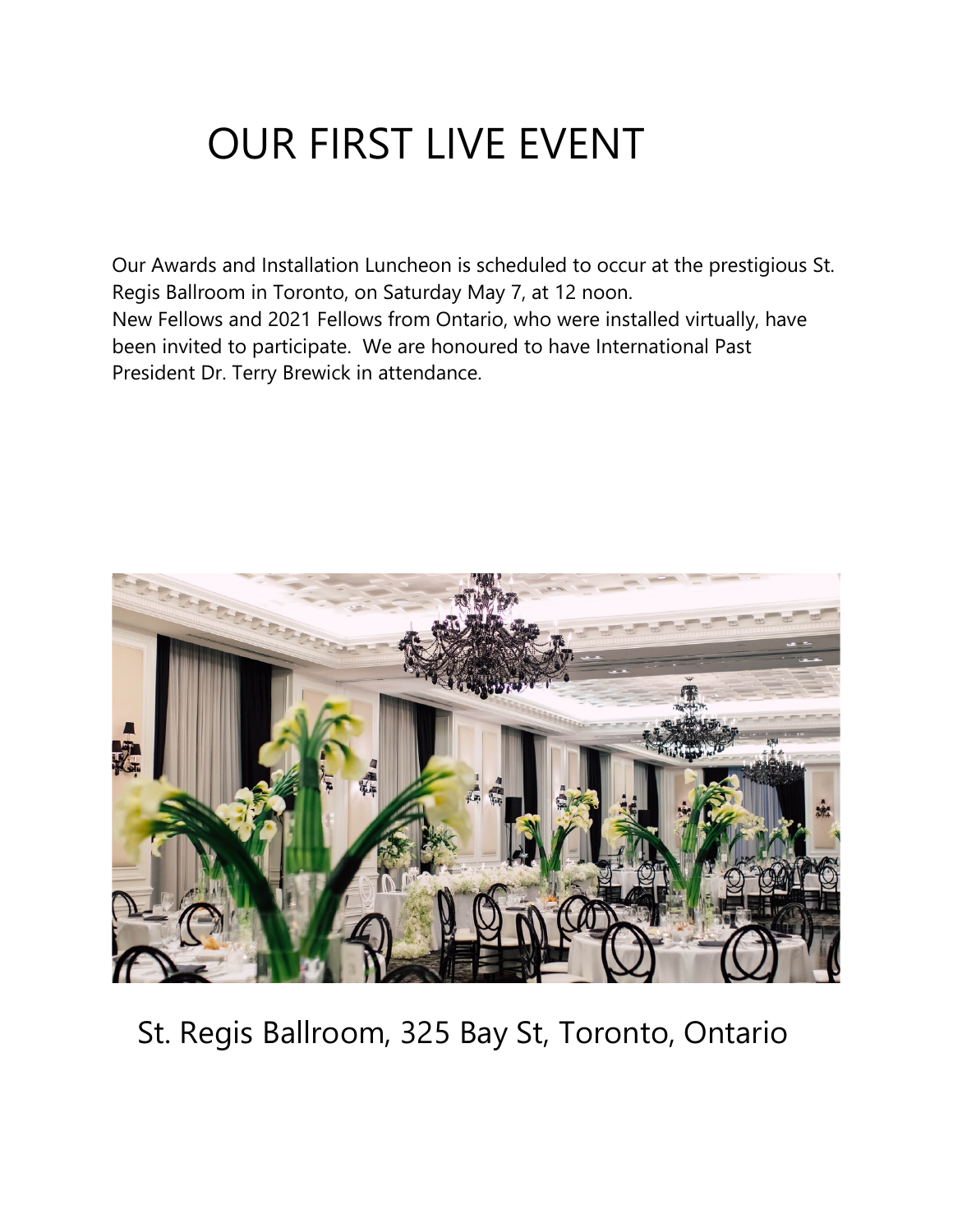# 2022 DISTINGUISHED DENTIST CITATION



Dr. David Stevenson

Dr David Stevenson served as the President of the Ontario Dental Association, 2018-2019. After graduating from the University of Toronto's Faculty of Dentistry in 1986, Dr. Stevenson's dental career began as a Captain with the Royal Canadian Dental Corps. He served four years overseas attached to the 2nd Battalion of the Princess Patricia's Canadian Light Infantry stationed at Canadian Air Force Base Baden-Solingen, West Germany. Dr. Stevenson has served on numerous ODA committees and task forces, including chairing the Economics Committee and is also a Political Contact Dentist.

When the pandemic struck, Dr. Stevenson stepped up to Chair the Pandemic Recovery Working Group. Dr. Stevenson has dedicated many hours to this committee and the creation of the ODA Tool Kits, to help dentists comply with the ever-changing dynamics of the pandemic.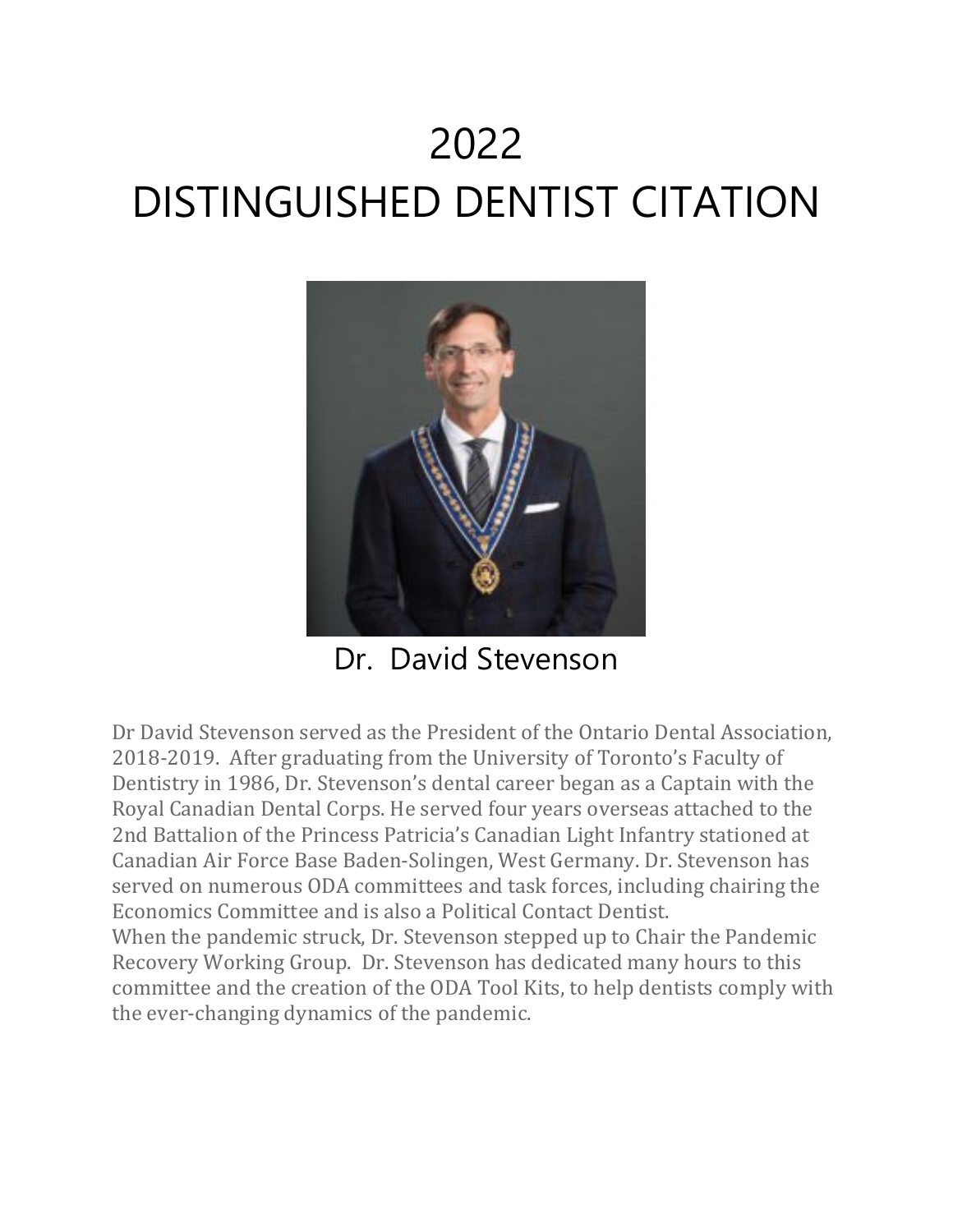# 2022 HONOURARY FELLOWSHIP



#### Dr. Aaron Burry: The Canadian Dental Association's Voice Through the COVID-19 CRISIS

Dr. Aaron Burry graduated from Dalhousie Dental School in 1986 and maintained a full-time practice until 1993. He holds a Master's degrees in Health and Business administration and is a certified specialist in Dental Public Health. He is currently the Associate Director or Professional Affairs at the Canadian Dental Association and chaired the COVID-19 response team for the CDA. Prior to joining CDA in 2017, Aaron spent over 25 years at the City of Ottawa leading large departments and held a cross appointment with Ottawa Public Health as the Chief Dental Officer. He has lead significant services transformations that have been complicated and disrupted by events such as the viral outbreaks of H1N1 and SARS and most recently, COVID-19.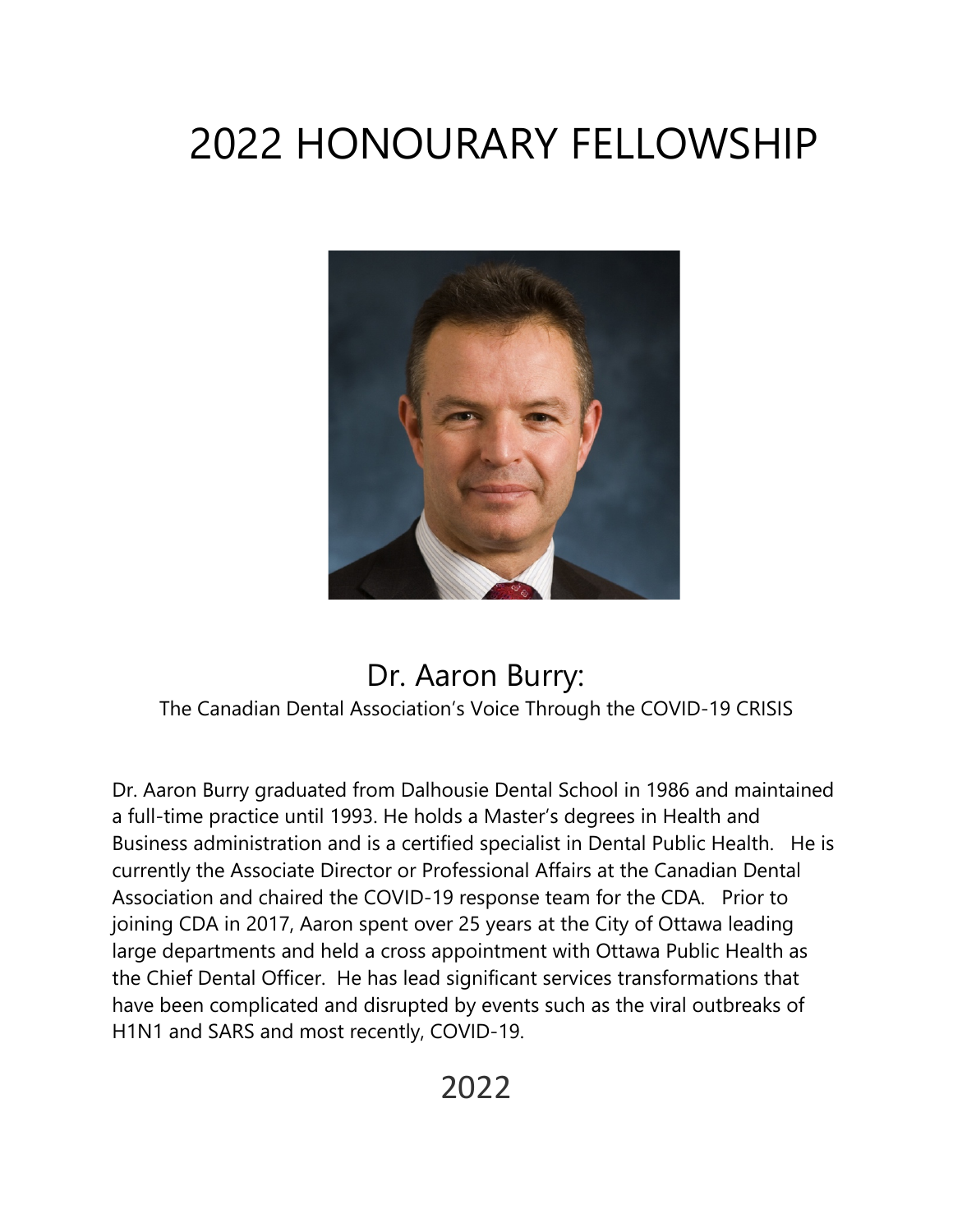### Certificate of Merit



The Pierre Fauchard Academy Certificate of Merit may be presented by any international section to more than one candidate each year in recognition of a worthy effort on behalf the profession or the Academy. International sections only.

- Dr. Kim Hansen, Ontario Dental Association President 2019-2020
- Dr. Lesli Hapak, Ontario Dental Association President 2020-2021
- Dr. Charles Frank, Ontario Dental Association President 2021-2022
- Dr. Janet Leith, Vice-Chair of Ontario's Pandemic Recovery Working Group, (PRWG)
- Dr. Ian Furst, Member of Ontario's Pandemic Recovery Working Group
- Dr. Jonathan Mahn, Member of Ontario's Pandemic Recovery Working Group
- Dr. Carlos Quinonez, Member of Ontario's Pandemic recovery Working Group
- Dr. Deborah Saunders, Member of Ontario's Pandemic Recovery Working Group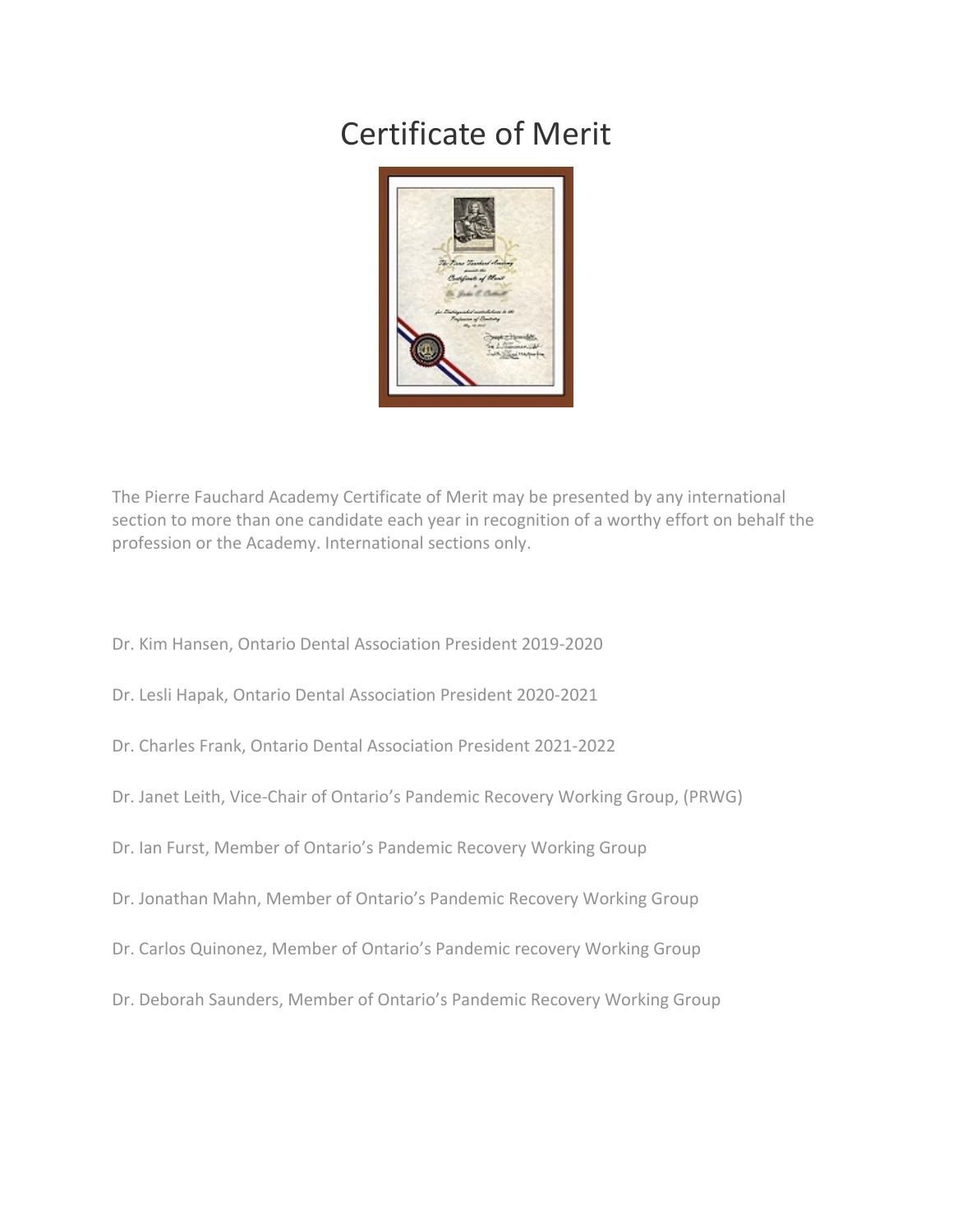ONTARIO DENTAL ASSOCIATION SUPPORT STAFF TO THE PANDEMIC RECOVERY WORKING GROUP:

Mr. Frank Bevilaqua, CEO of the Ontario Dental Association

Mr. David Gentili, ODA Director of Professional and Government Affairs

Mr. Marcus Staviss, ODA Director of Communication, Public Affairs and Events

Ms. Jenna Berndt, Administrative Assistant to Professional and Governance Affairs

Mr. Riti Bhandari, ODA Professional Affairs Coordinator

Mr, joe Chiera,, ODA Professional and Government affairs Administrator Assistant

Ms. Bonnie Dean, ODA Manger of Communications and Public affairs

Ms. Tamara Gilgorevic, ODA Health Policy Specialist

Ms, Roberta MacLean, ODA Professional Affairs Policy Manager

In March of 2020 dental practices in Ontario were limited to emergency and urgent care only due to the COVID 19 pandemic. This meant the vast majority of offices were essentially shut down. This was a crisis of unprecedented and unknown proportion. The Pandemic Recovery Working Group was formed by the Ontario Dental Association to use the best available evidence available to develop solutions and inform dentists how to return to practice with protocols that were safe, sustainable, and ensured access for everyone. The group consisted of volunteer dentists and ODA staff working together to find the right evidence, understand the implications, and relay accurate information to dentists, all in real time. This was a gargantuan task that demanded significant time and resources as well as the ability to adapt and pivot to address an ever changing environment. Throughout the pandemic the PRWG strived to help the ODA lead the profession with not only information, knowledge, and services, but also logistical assistance with the vaccination rollout and PPE distribution. The commitment to our profession from these dentist volunteers and ODA staff was greatly appreciated and cannot be overstated. In addition to leading their own teams through the pandemic, they went above and beyond to help lead the profession.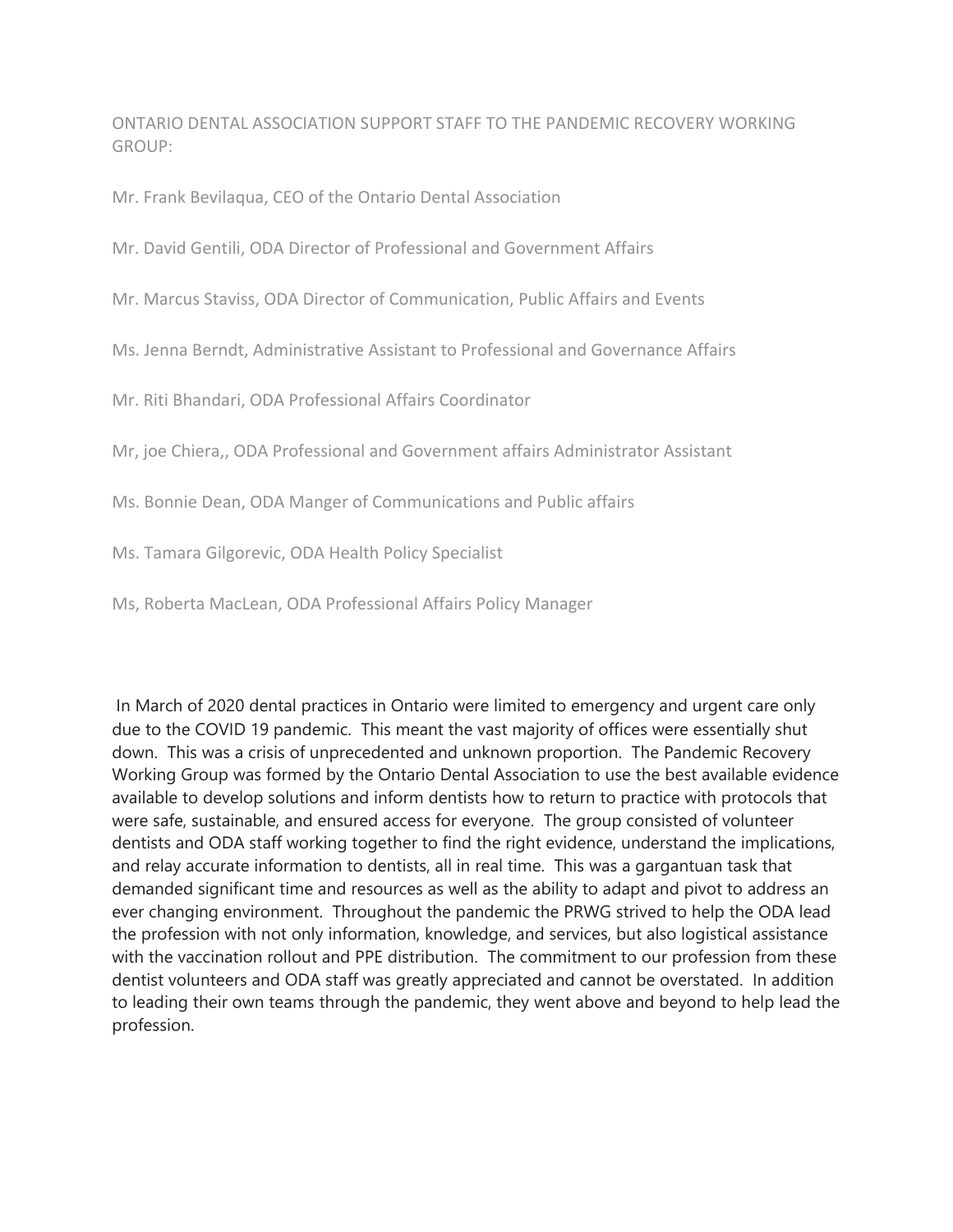### CANADIAN STUDENT SCHOLARSHIPS





Join us Friday, March 11, 2022, for a virtual celebration of the accomplishments of the Participants in the 51st Annual **Canadian Dental Association and Dentsply Sirona Student Clinician Research Program.** 

The program will include the presentation of the 2022 Pierre Fauchard Academy Scholarships and the announcement of the First and Second place winners.

The Award Ceremony will be held at 17:00 Pacific Time at: https://us06web.zoom.us/j/85185083506?pwd=dG44NXU3SXEyNjArV1IneXBYRWFsQT09 Passcode: 997839 (No registration is required).

PFA Canada participated again this year in the SCADA Awards ceremony, providing \$1000 scholarships to the participants from the ten Canadian Dental Faculties. The students were ecstatic to receive their awards and thanked PFA and the Oral Health Foundation for recognizing them as Future Leaders in our Profession.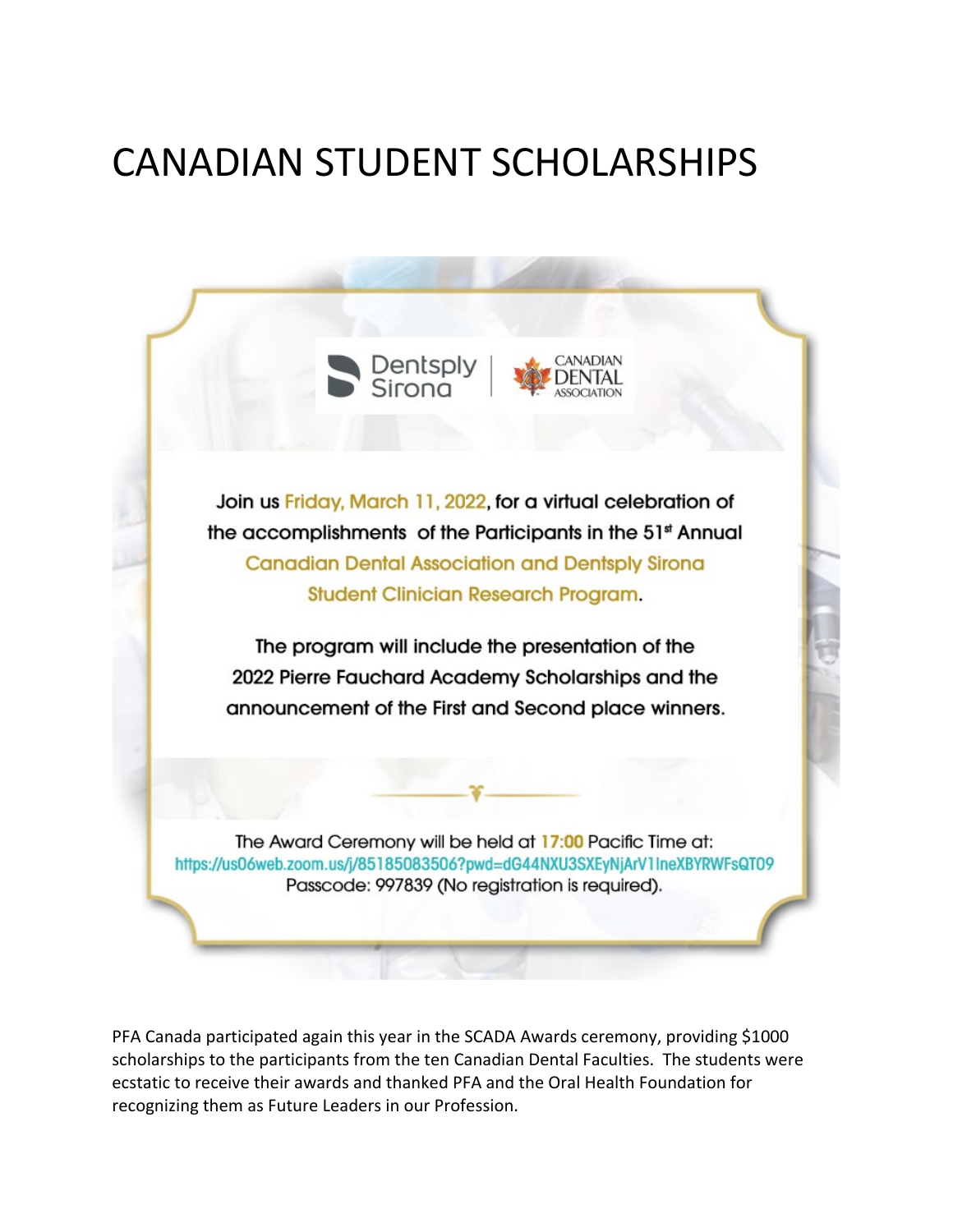### STUDENT SCHOLARSHIP RECIPIENTS:

1) Universite de Montreal, Miss Serine Boughari research tiltled, "Etude des interactions cellulaires sur des surfaces de titane nanoporeuses"

2)University of Saskatoon, Mr. Rob Kolbe, research titled, "Correlation between Canadian Dentists cortisol and stress levels during COVID-19"

3) Universite Laval, Mr. George Khalil, research titles, " Composition du microbiote intestinate comme faceur contributif au bruxism"

4) University of Alberta, Mr. Sumit Kocchar, research tilted, "Molar and premolar gingival changes in patients having maxillary expansion"

5) University of Manitoba, Miss Natalie Pesun, research tilted, "Assessment of interface resin-cement/dental-ceramics for a reseating procedure"

6) Dalhousie University, Miss Ashley Fletcher, research titled, "Oral Health Knowledge, Attitudes and Practices of Paediatric Hospital Nurses

7) University of Western Ontario, Mr. Kevin Xiang Zhou, research titled, "A craniofacial statistical shape model for reconstruction of bilateral maxillary defects"

8) University of British Columbia, Miss Julia Burgess, research titled, "Physiochemical properties of methyl acrylate-based dental resins containing photosensitive compounds"

9) University of Toronto, Miss Nicole Ng, research titled, "Correlative imaging of Collagen Damage using Fluorescent Collagen Hybridizing Peptide (CHP)"

10) McGill University, Mr. Yifei Wang, research titled, "Saliva as a diagnostic specimen for SARS-CoV-2 detection, Scoping Review"